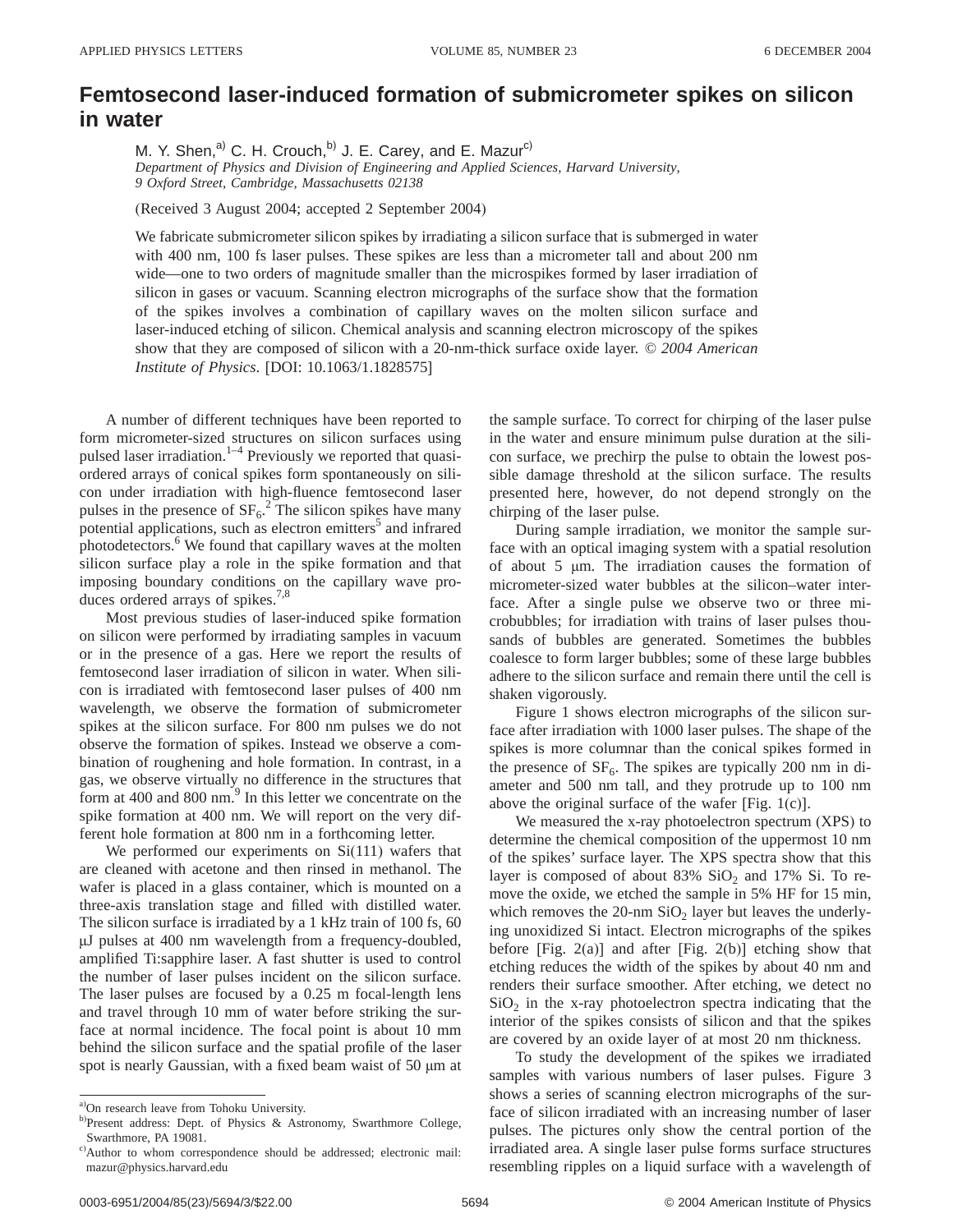

FIG. 1. Scanning electron micrographs of silicon spikes formed by irradiation with 100 fs, 400 nm, 60 µJ laser pulses on a silicon surface in distilled water  $[(a,b)]$  viewed at 45 $^{\circ}$  to the surface normal, and (c) viewed from the side.

about 500 nm. Lower magnification micrographs (not shown here) show that the irradiated region typically contains two or three of these ripple-like structures. We believe each ripple structure corresponds to one of the two or three microbubbles we observe after irradiation. After two pulses, the surface shows overlapping ripple structures. As the number of laser pulses is increased from 5 to 20, the silicon surface roughens from the interaction of many ripple structures. After 50 laser pulses, the surface is covered with submicrometer bead-like structures, which then evolve into spikes as the number of pulses is further increased. The average separation of the resulting spikes is roughly 500 nm and equal to the wavelength of the initial ripple structures.

The silicon spikes prepared in water described in this letter are one to two orders of magnitude smaller than spikes induced by lasers in gases. $1-9$  This remarkable size difference suggests different formation mechanisms for the two types of spikes. When the 400 nm laser pulse interacts with the silicon surface, most of the light is absorbed by a silicon layer tens of nanometers thick near the silicon–water interface. The absorption of intense light in such a thin silicon layer excites a plasma at the silicon–water interface; the plasma then equilibrates with the surrounding water and silicon, leaving behind a molten silicon layer on the surface, which solidifies before the next laser pulse arrives. Due to the high temperature of the plasma, some of the water vaporizes or



FIG. 2. Scanning electron micrographs of silicon spikes formed in distilled water (a) before and (b) after HF etching.

dissociates, $^{10}$  generating bubbles at the silicon–water interface. Because the large bubbles we observe after irradiation can remain in the water for days, they must consist primarily of gaseous hydrogen and oxygen rather than water vapor.

There are several possible mechanisms by which the bubbles may produce the wave-like structures shown in Fig. 3. Diffraction of the laser beam by the bubbles may produce rings of light intensity on the silicon surface, or the heat of



FIG. 3. Scanning electron micrographs of a silicon surface irradiated in distilled water by an increasing number of laser pulses. The width of the irradiated area is approximately 50 µm.